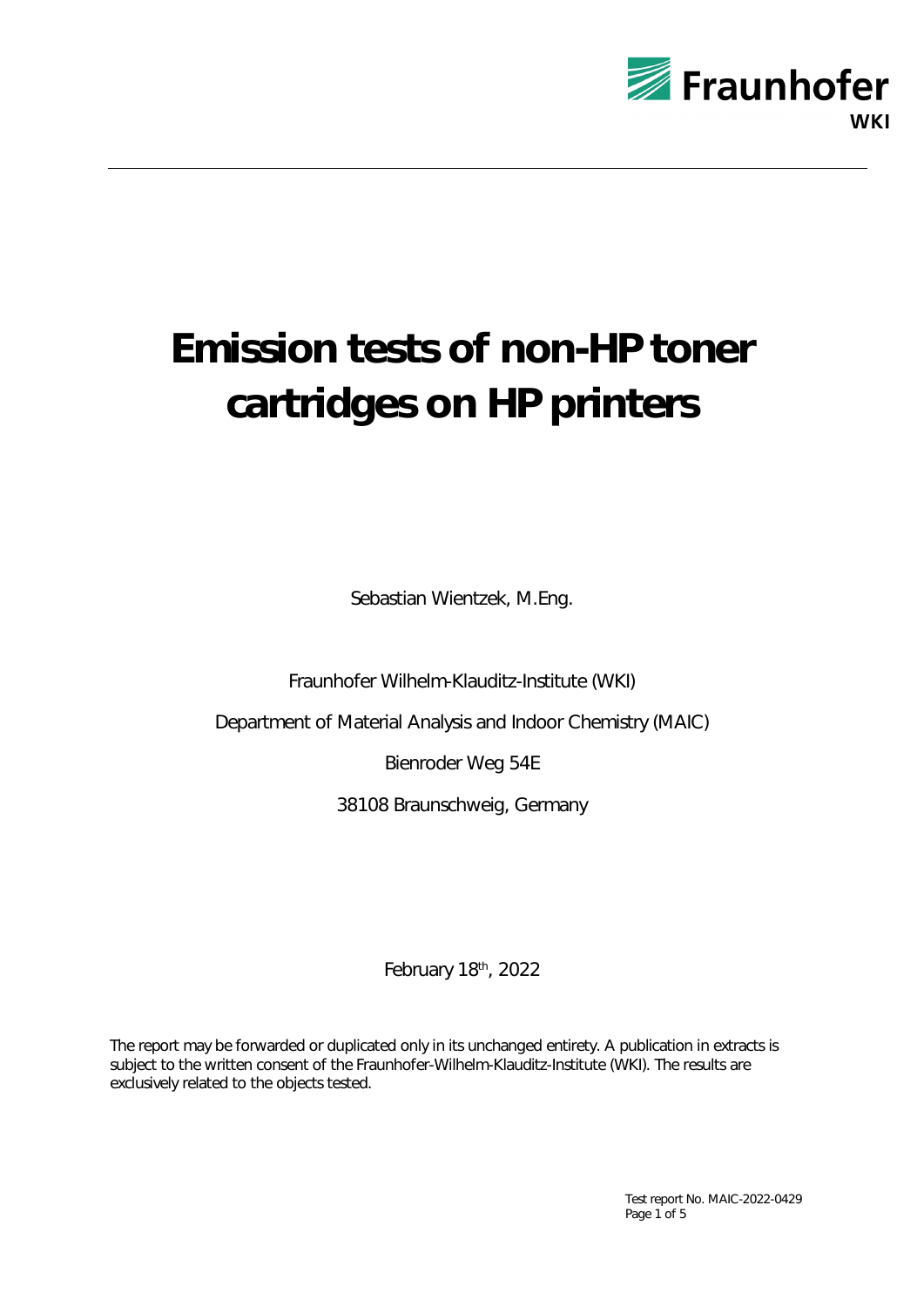

# **Executive Summary**

This study determined the emission rates of an HP Blue Angel certified printing system when using 22 non-HP (imitation and remanufactured) cartridge brands. The emission tests were carried out according to Blue Angel protocol DE-UZ 219 (Edition January 2021).

When the printers HP Color LaserJet Enterprise M553X and HP LaserJet Pro M404dn are operated with the tested non-HP cartridges:

- 21 printing systems out of 22 failed the Blue Angel emission requirements when using the tested non-HP toner cartridges.
- In 21 out of 22 tests the emissions of total volatile organic compounds (TVOC) were higher than the Blue Angel limit.

In summary the printing system is not guaranteed to meet the Blue Angel criteria with the tested non-HP cartridges.

# **1 Introduction**

Indoor air quality (IAQ) is important to human health. To reduce emissions and improve IAQ, the German government has set emission criteria for office equipment with printing function, DE-UZ 219. Devices which fulfill the emissions criteria qualify for certification with the Blue Angel label. Leading printer manufacturers have their products tested before market introduction. Blue Angel emissions tests are based on a manufacturer's printing system, which includes both the OEM (original equipment manufacturer) printer and OEM cartridge. However, there are cartridges available on the market, which are intended to be compatible replacements, but are not produced by an OEM. If an HP printer using non-HP cartridges has not been tested for emissions, the printer's ability to fulfill the Blue Angel emission requirements is unknown.

This report summarizes the results of a study, commissioned by HP Inc., where the emission rates of substances from the laser printers HP Color LaserJet Enterprise M553X (color) and HP LaserJet Pro M404dn (monochrome) equipped with non-HP toner cartridges were determined at Fraunhofer Wilhelm-Klauditz-Institute (WKI). Based on the standard DIN EN ISO/IEC 17025 the department Material Analysis and Indoor Chemistry (MAIC) is an accredited test lab for emission measurements of printers. WKI, located in Braunschweig, Germany, was founded in 1946 by Dr. Wilhelm Klauditz, and joined in 1972 the Fraunhofer Association which is Europe's largest application-oriented research organization. The products and materials WKI examine range from classic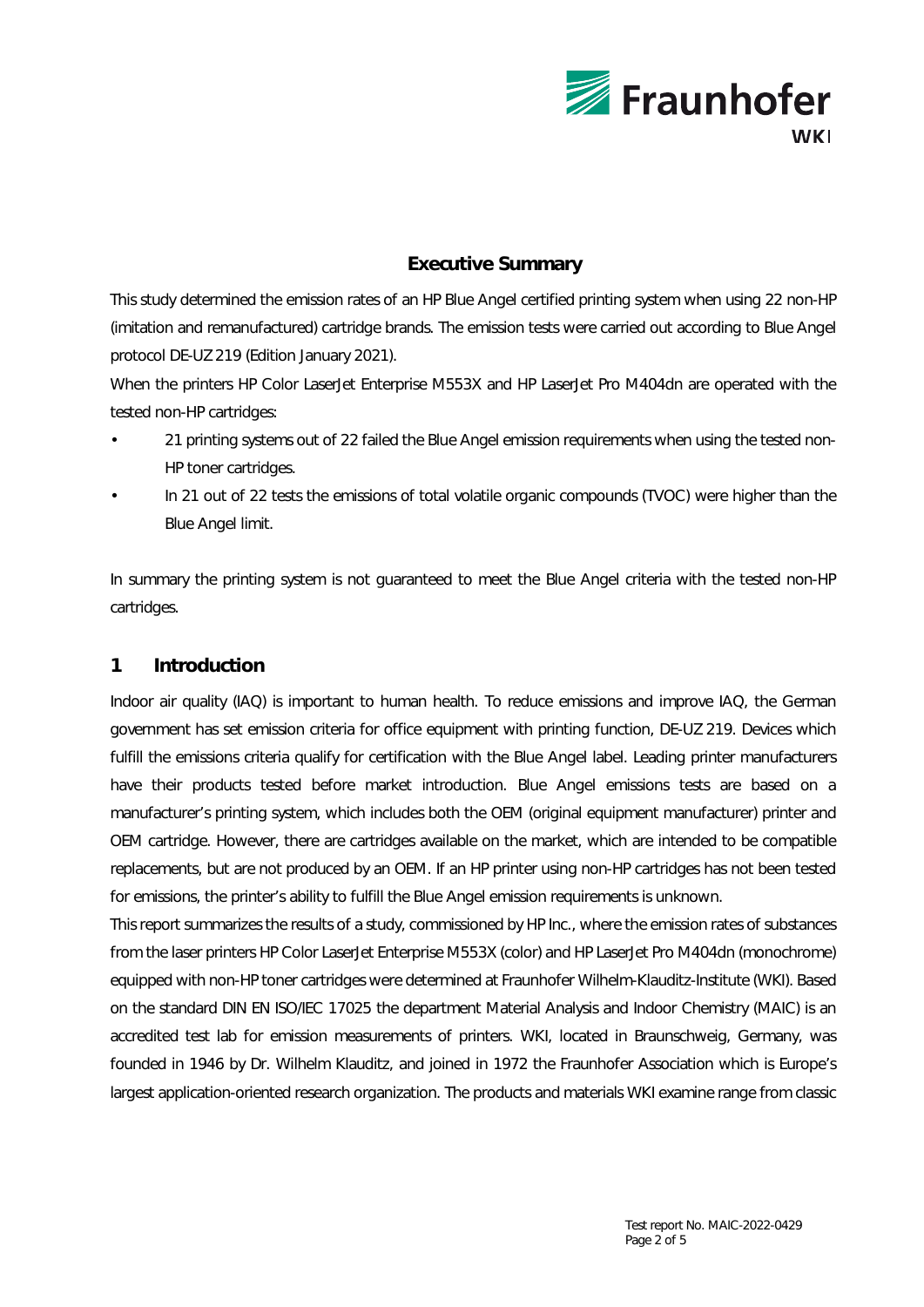

wood-based materials through plastics and building products to products from the automotive, electronics, aviation, food and printer industries.

# **2 Methods**

In this study, 16 non-HP cartridge brands (11 imitation and 5 remanufactured) were tested with the HP Color LaserJet Enterprise M553X (color) and 6 imitation cartridges with the HP LaserJet Pro M404dn (monochrome). All tested non-HP cartridges were compatible with the respective HP printer. The printing paper used in the tests was the HP paper A4 80g (CHP110). The printers printed 261-360 pages in simplex mode. The HP Color LaserJet Enterprise M553X printed at a speed of  $\sim$  36 pages per minute in color mode. The HP LaserJet Pro M404dn printed at a speed of ~ 38 pages per minute in monochrome mode. Emissions of volatile organic compounds (VOCs), benzene, ozone, dust and fine + ultrafine particles were measured, and their emission rates were calculated according to the Blue Angel test protocol DE-UZ 219.

## **3 Results**

Of the 22 non-HP toner cartridges tested, 21 failed the Blue Angel emissions standard. Specifically, the TVOC emission limit was exceeded by non-HP cartridges by up to 407% over the limit value. Only one tested cartridge passed the criteria and the emission rate was -54% below the TVOC limit.

The limit of the TVOC emission rate for monochrome printing is 10 mg/h and for color printing 18 mg/h. Figure 1 shows the exceedance of the TVOC limit in percent for each tested printing system.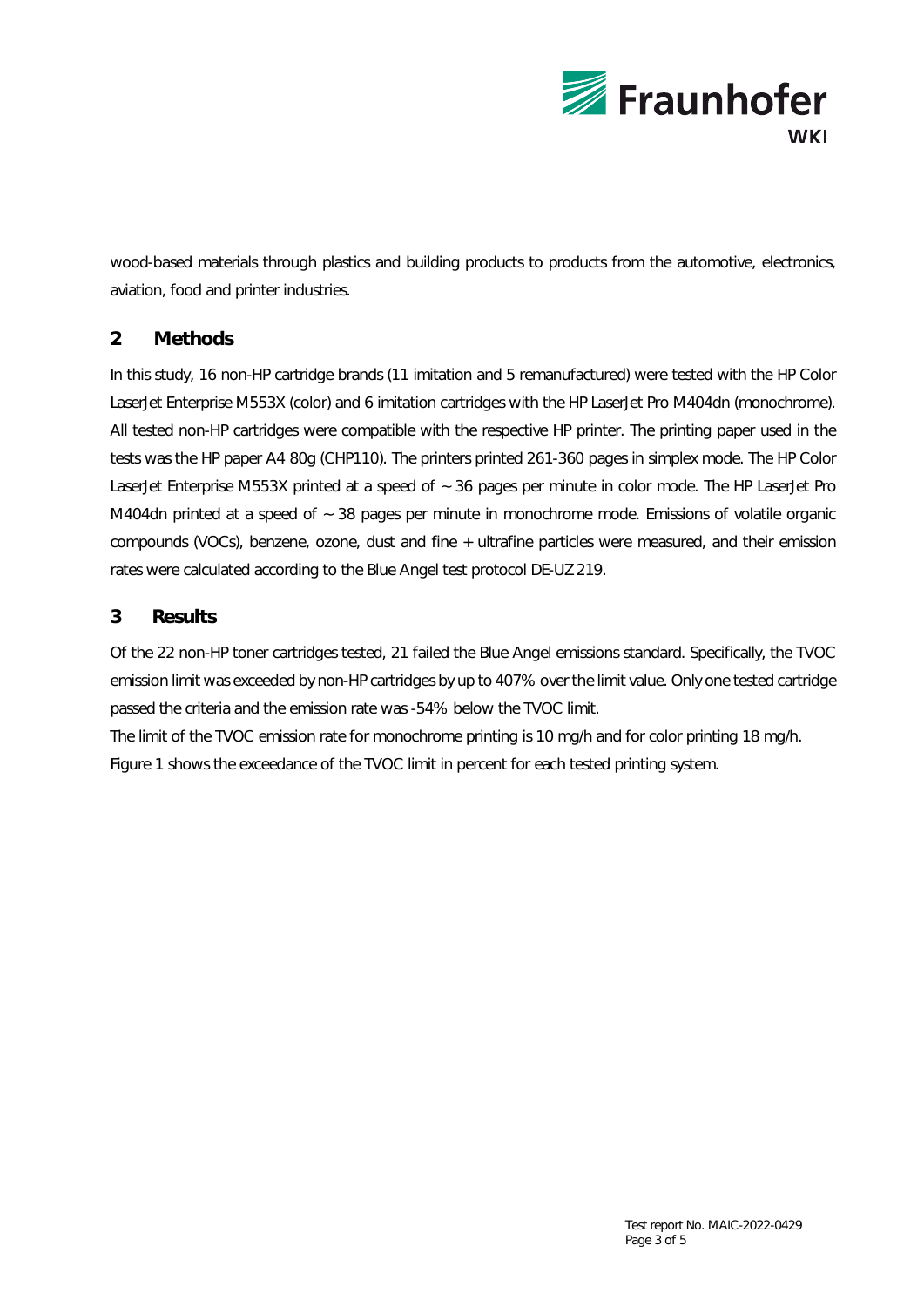



**Figure 1: Exceedance of the TVOC emission of the tested non-HP cartridges (N=22) compared with Blue Angel emission limit (18 mg/h in color mode, 10 mg/h in monochrome mode).** 

## **4 Summary**

The test results provide the following implications for manufacturers and users:

The Blue Angel emission test for printer certification is carried out on printers operated with OEM toner cartridges. When printers are operated with non-HP cartridges, emissions could change. For printers that obtained a Blue Angel label with OEM toner cartridges, printing with non-HP cartridges does not guarantee the Blue Angel standards will continue to be met.

In this study, the HP Color LaserJet Enterprise M553X printer and HP LaserJet Pro M404dn were operated with 22 different non-HP cartridges. In 21 out of 22 cases the Blue Angel TVOC limit was exceed. In summary, the use of the tested non-HP cartridges caused the printer system to fail the Blue Angel DE-UZ 19 emission requirement 21 out of 22 times